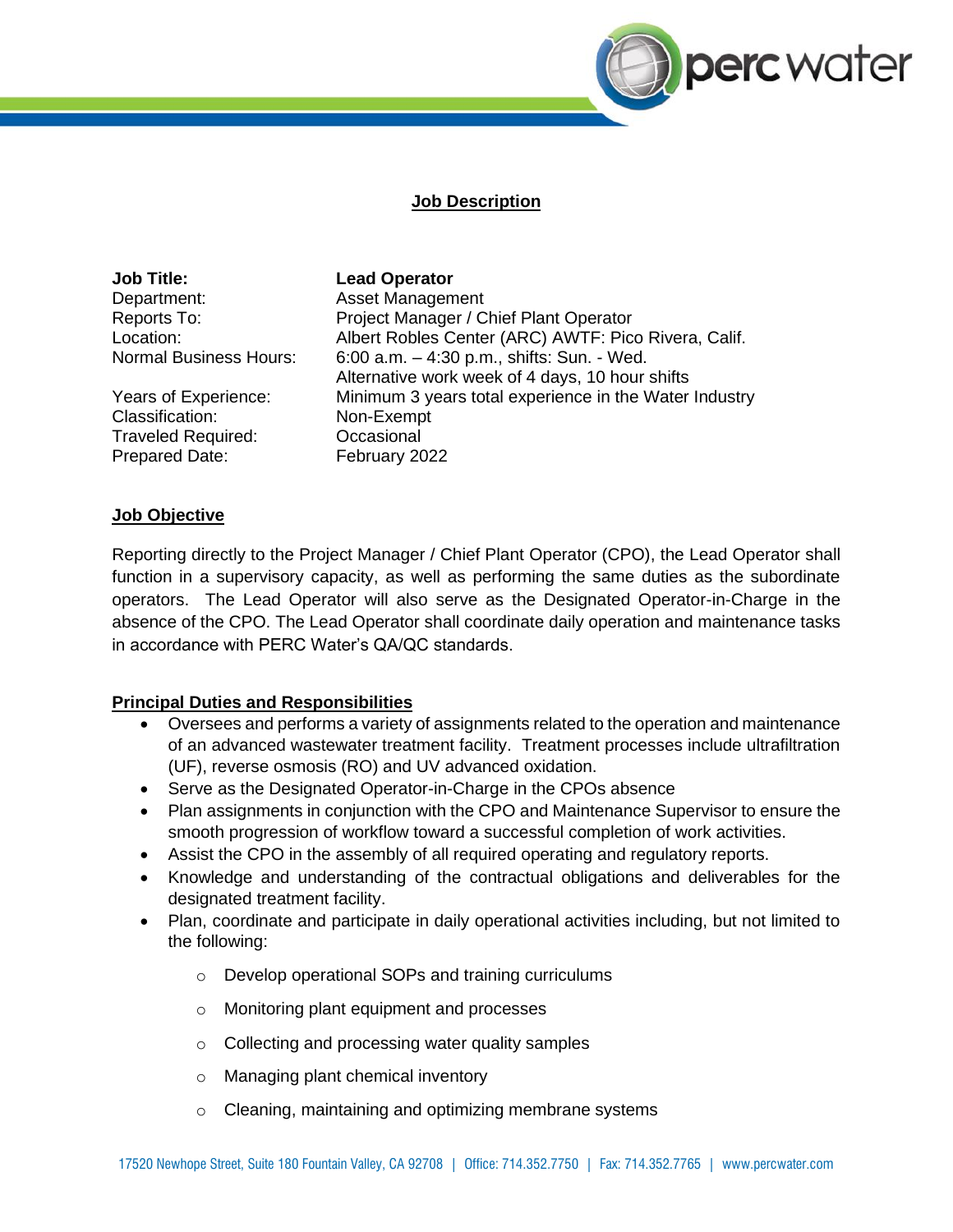- o Managing electronic operations and management tools (Data Management, CMMS, etc.)
- Conduct training as required and requested by the CPO to ensure appropriate level of staff knowledge to both subordinate operators and maintenance staff.
- Compile, prepare and maintain reports and logs as needed.
- Inspect and evaluate system and equipment functionality as well as the overall treatment facility; coordinate with appropriate staff, including the CPO, Maintenance Manager and the designated Health and Safety Officer.
- Participate in facility housekeeping activities, including maintenance work such as sweeping, cleaning, sanding, painting and other tasks as assigned.
- Collect water quality samples, including preparation of sample bottles, labeling and utilization of appropriate sampling methods as specified in the approved standard operating procedures (SOPs).
- Operate motorized vehicles, forklifts and other mobile equipment.
- Participate in facility safety training and following all specified safety procedures in accordance with PERC Water Corp. safety program.
- Troubleshooting and repairing parts and systems
- During a plant emergency, may be called in to assist with plant operations and maintenance activities.
- Communicate any problems/issues to supervisor
- All other tasks as assigned by Project Manager/CPO
- Maintain acceptable attendance per PERC standards

# **Knowledge, Skills and Abilities Required**

- 1. Must possess a high degree of self-motivation and exhibit strong leadership skills.
- 2. Must have good mechanical aptitude, and manual dexterity. Ability to use power and hand tools in wet conditions.
- 3. Ability to work in close proximity and in concert with others.
- 4. Able to establish and maintain effective working relationships with others.
- 5. Must possess good verbal, written and interpersonal skills to effectively communicate with coworkers, supervisor and the general public, Ability to exchange or convey information and to receive work direction
- 6. General computer knowledge; good working knowledge of Microsoft Outlook, Word and Excel.
- 7. Physical:
	- Body Positions: Standing, sitting for extended periods of time, walking.
	- Body Movements: Use of hands, eyes, arms and voice. Must be able to lift, push and pull up to 40 pounds on a regular basis. Must be able to climb up and down stairs and ladders.
	- Must be able to climb on, or into facility equipment and systems (Confined Space Training required).